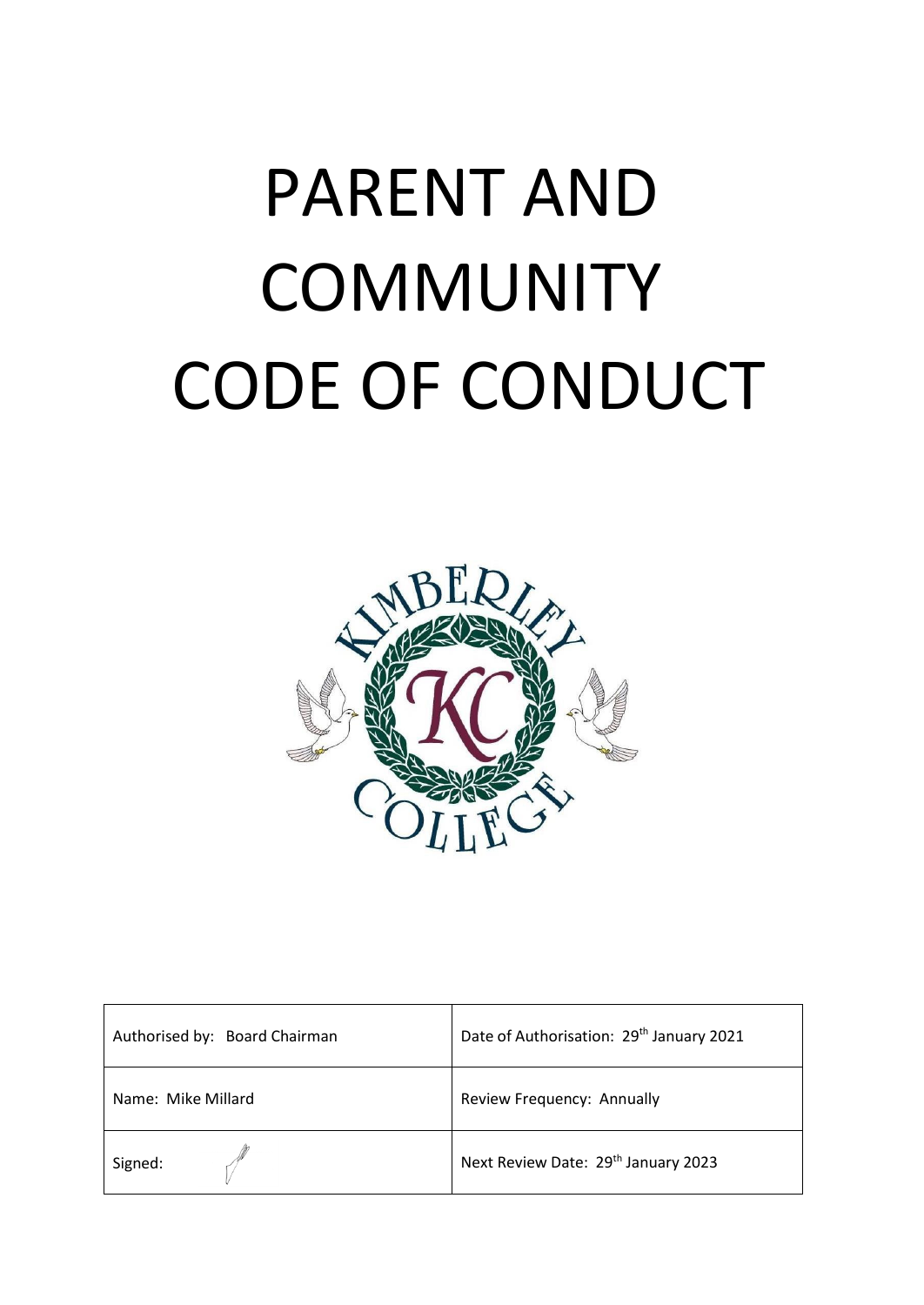# **About this Code of Conduct**

They say it takes a village to raise a child. Similarly, Kimberley College cannot provide the best education for a child, or help equip that child with the skills required for a fulfilling adult life, without cooperation and support.

To ensure such cooperation and support, this Code of Conduct outlines the School's expectations for all parents and guardians (collectively, **Parents**) with students enrolled at the School.

In developing this Code of Conduct, the School recognises that Parents ultimately want the best for their children. However, the School also expects Parents to recognize that it must ultimately balance the interests of all of the School's stakeholders (including not only students and Parents, but also the School's staff and their right to a safe working environment).

This Code of Conduct operates in addition to any other School policies and procedures which apply to Parents, and may be varied from time to time by the School in its absolute discretion.

# **1. BEING A POSITIVE ROLE MODEL AND SUPPORTING THE SCHOOL**

Parents are expected to support the educational ethos and values of the School, model appropriate behaviours for theirchildren to learn from, and workwiththe Schoolas it educates and providespastoral support to all students.

Parents can support the School and be positive role models by doing, for example, the following:

- Comply with the School's policies, procedures and directions, and ensure their children do the same.
- Respect (and show to their children they respect) that the School is inclusive and welcomes students from a variety of backgrounds, and with different needs.
- Complete forms and provide permissions in a timely manner when requested to do so by the School.
- Encourage their children to actively participate in the life of the School, including in the many sporting and extracurricular activities available (noting that some will be compulsory).
- Be responsive to concerns raised by the School about their own child, including by being cooperative, providing information and attending meetings when required.
- Keep the School informed about a child's behavioural or educational needs, including by providing updated medical information as it becomes available. However, Parents need to also appreciate that while the School will take into account any new information, the School cannot accommodate every need.
- Keep the School informed about a child's parenting arrangements, including any court orders that may be in place. However, Parents should not involve the School in parenting disputes, or expect the School to act as the go-between for estranged Parents.
- Recognise the damage that gossip can do within a school community, and avoid unconstructive commentary (including criticism, uninformed rumour orspeculation) with other Parents, including on social media.

#### **2. BEHAVING RESPECTFULLY TOWARDS MEMBERS OF OUR COMMUNITY**

Kimberley College expects that Parents will behave respectfully at all times towards the School's staff (including employees, contractors and volunteers), students and other Parents. This applies not only to words used, but also to tone and body language.

"Respect" is intentionally a broad concept. The following is a non-exhaustive list of behaviours that are not respectful: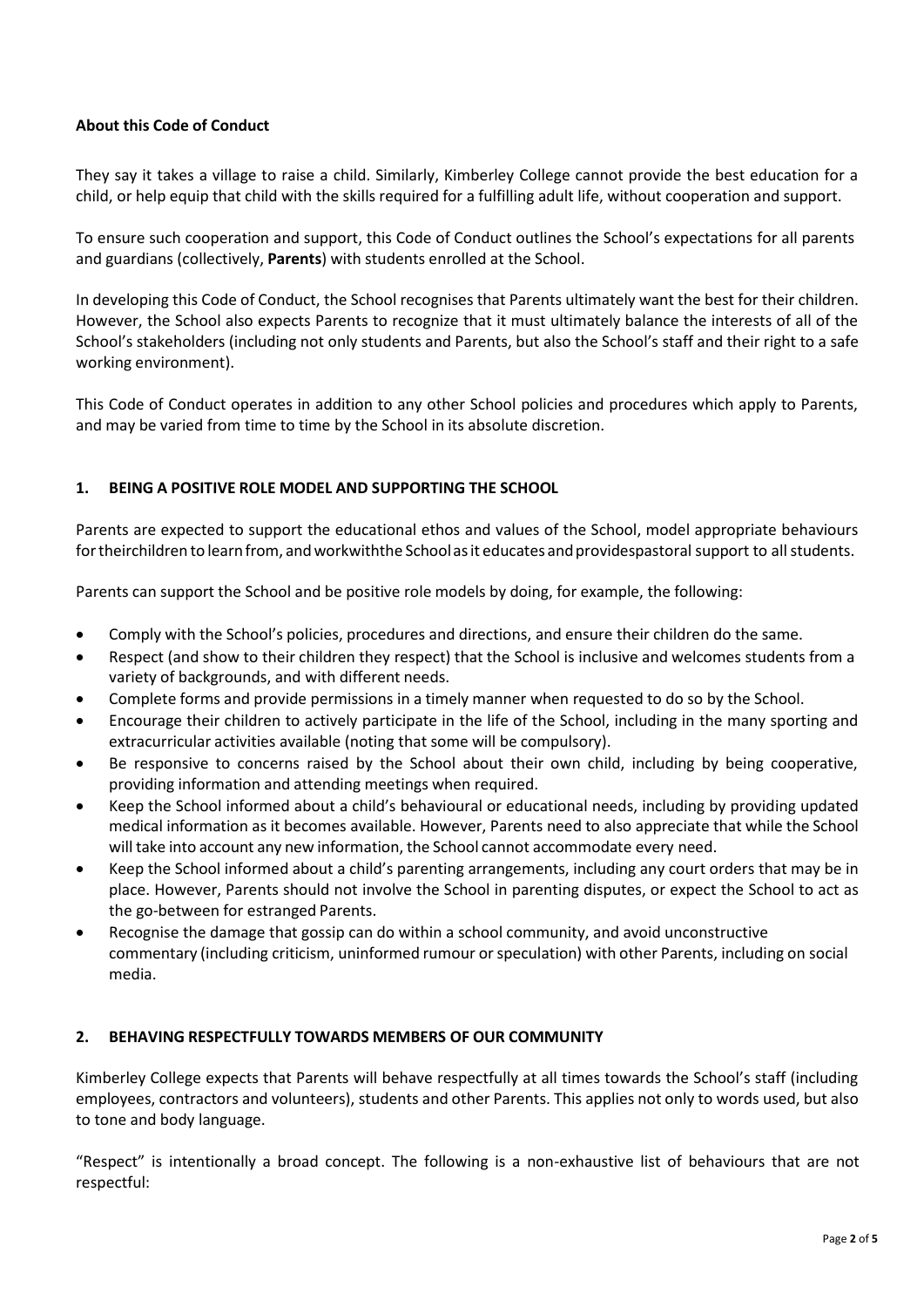- Bullying, intimidation, discrimination, sexual harassment, victimisation and child abuse.
- Actual or threatened aggression or violence.
- Behaviour that causes a risk to a person's health and wellbeing.
- Defamatory or disrespectful comments.
- Gossip, rumour, and innuendo.
- Raising one's voice, or using offensive language, while communicating.
- Age-inappropriate language when communicating with children.

## **3. USE OF TECHNOLOGY AND SOCIAL MEDIA**

The expectations set out in this Code of Conduct can also apply to the way a Parent uses technology and behaves online.

For example, Parents should:

- Respect a staff member's professional and personal boundaries, by not using their personal online presence to raise School matters (or otherwise engage in disrespectful behaviour).
- Not take photos, videos or other recordings of another student without their Parent's consent, and not publish information (including personal details, contact information, images and recordings) concerning a staff member, Parent, student or other member of the School community online without express consent.
- Avoid publishing information which may bring the School (or any of its staff, students, Parents and other members of the School community) into disrepute. This includes where an image or recording shows a student in School uniform behaving inappropriately.
- Not communicate with other students outside of the School, including by email or on social media, without prior consent from that student's Parent(s).
- Not discuss confidential or sensitive School matters, including in relation to grievances about a particular staff member or student, online.
- Not set up any online website, forum or group which features the School's name in its title, or which may suggest that it is operated or sanctioned by the School.

#### **4. WHEN VISITING SCHOOL GROUNDS, OR ATTENDING SCHOOL ACTIVITIES AND EVENTS**

Parents must respect the School's risk-management procedures when visiting the School. Parents should immediately proceed to the Administration building upon arrival to sign in, and should only enter a classroom or other student environment when invited to do so by a staff member. This requirement does not apply when visiting the School to:

- attend an activity or event to which all members of the School community have been invited.
- drop off or collect a child from School.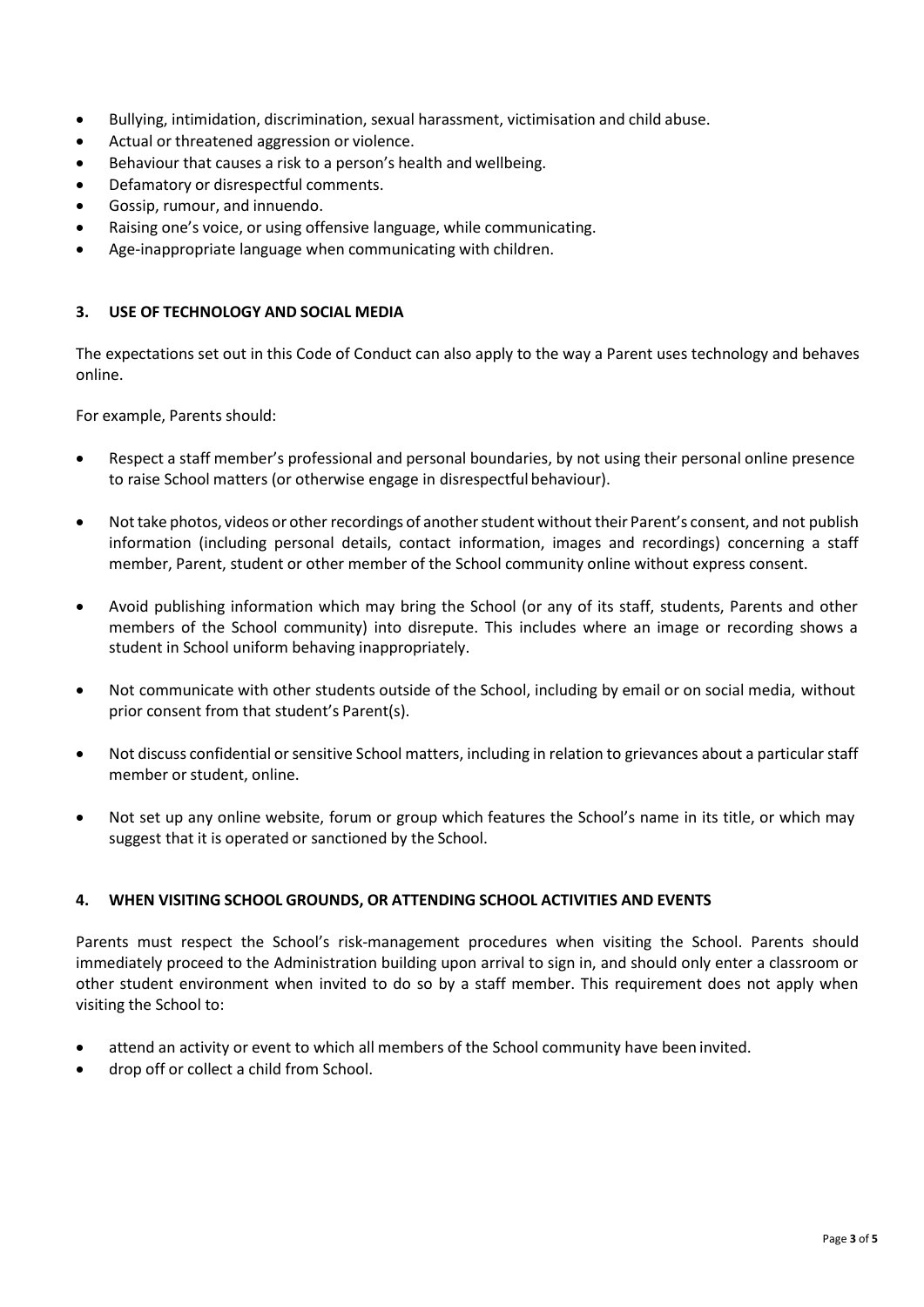When visiting the School, or attending School activities and events, Parents should model appropriate and respectful behaviours. This includes:

- Demonstrating good sporting conduct and fair play when attending the School's art, drama and sporting events.
- Complying with applicable occupational health and safety and risk-management procedures.
- Complying with any reasonable directions given by the School's staff.
- Showing appropriate care and regard for the property of the School and others. Any damage should be promptly reported to the School.
- Dressing appropriately for the occasion.
- Not being under the influence of drugs or alcohol.

#### **5. DROP OFF / PICK UP**

When dropping off and picking up students from the School, Parents are expected to ensure the health and safety of all members of our School community, as well as the wider community, at all times.

Parents must comply with all traffic rules and any School traffic management system in place. This includes adhering to applicable speed limits, observing all traffic signs, limiting the use of car horns (unless indicating imminent danger), and parking appropriately and safely.

## **6. RESPONSIBILITY FOR OTHERS**

Parents are expected to ensure that other individuals involved in their child's life, such as other relatives and carers, also comply with this Code of Conduct.

#### **7. RAISING CONCERNS APPROPRIATELY AND PRODUCTIVELY**

The School is committed to the education and wellbeing of each student. It is therefore critical that Parents are able to raise genuine concerns and grievances they may have about such matters in an appropriate, constructive and respectful forum.

The School's grievance-management procedures are set out in the Complaints Handling Policy. This policy sets out how concerns and grievances may be raised with the School; who they should be raised with; and how the School will deal with these in a respectful and timely manner.

Parents with concerns and grievances should consult the policy. However, in general:

- Parents should not communicate with another student about an issue concerning their own child. Parents must not attempt to discipline a student who is not their child, and should not raise their voice or be aggressive or hostile when communicating (verbally or non-verbally) with another family's child.
- Parents should raise their concerns with their child's teacher in the first instance. More serious concerns or grievances, including where a Parent is dissatisfied with a teacher's response to a concern, may be raised with the appropriate member of the School leadership (as set out in the policy).
- Parents should arrange a face-to-face meeting to discuss their concerns and grievances, rather than relying on email or other written communications.